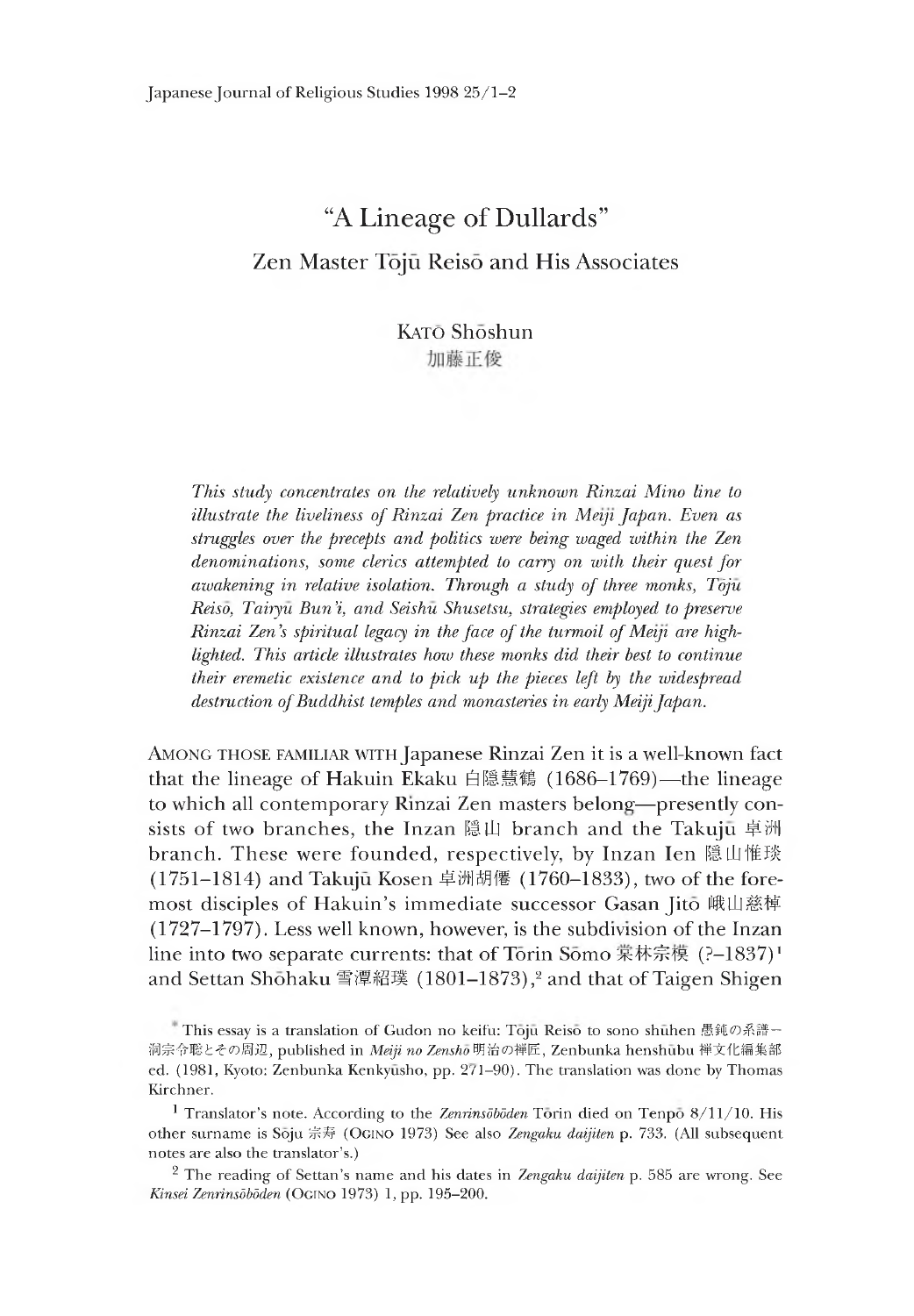太元孜元 (1769-1837)<sup>3</sup> and Gisan Zenrai 儀山善来 (1802-1878). The Tōrin/Settan lineage was originally centered in the domain of Mino (present-day Gifu Prefecture), where Settan, the Dharma successor of Torin, established a *sodo* 僧堂 (training monastery) at Shogen-ji 正眼寺 near Ibuka 伊深, an area known for its close connections with Kanzan Egen.4 The Taigen/Gisan lineage is associated more with the Bizen district (present-day Okayama Prefecture), where Taigen and Gisan taught a number of outstanding disciples at the large monastery of Sogen-ji曹源守 in the town of Okayama. The two lines are often referred to as the Mino school and the Bizen school, respectively, from the areas in which Shogen-ji and Sogen-ji are located.

These two currents within the Inzan tradition have tended to be quite different in character. The Bizen line has had a rather high profile, producing—particularly in the Meiji era—a succession of brilliant masters who were highly influential in the contemporary Buddhist world. In addition to Gisan Zenrai, Taigen Shigen's successors included such notables as Daisetsu Jōen 大拙承演 (1797-1855), a fierce master nicknamed "Oni Daisetsu" of Shōkoku-ji 相国寺 monastery; and Dokuon Joshu 独園承珠 (1819–1895), who, as head of the Meiji Government's Daikyo-in 大孝文院(Great Teaching Academy) during the period of Buddhist persecution known as *haibutsu kishaku* 廃仏毀釈, did much to soften the official attacks. Among the successors of Gisan were several remarkable figures including Ekkei Shuken 越渓守謙 (1810-1884),who founded the *sodo* at the Myoshin-ji headquarters complex; Kōsen Sōon 洪川宗温 (1816-1892), who rebuilt the *sodo* at Engaku-ji 円覚寺 in Kamakura; Tekisui Giboku 滴水宜牧 (1822-1899), who was responsible for reviving the Tenryu-ji 天龍寺 branch of Rinzai Zen; and Bokujū Sōju 牧宗宗寿 (1820-1891), who became the first representative of the Hakuin line in the Daitoku-ji 大徳守 tradition oi Rinzai Zen.

In contrast, the masters of the Mino line—masters like Tairyu Bun'i 泰龍文彙 (1827-1880), Taigi Sokin 大義祖勤 (1842-1880), Toju Reisō 洞宗令聡 (1854-1916), and Yūgaku Gimoku 熊嶽宜黙 (1848-1918) were virtually unknown in society at large, and seemed to prefer it that way. They tended to be taciturn in character (at least as far as we can tell from their official biographies), and seemed a bit selfconscious about their own lack of learning and sophistication.

<sup>&</sup>lt;sup>3</sup> Taigen's dates follow KATO 1967, p. 57.

<sup>&</sup>lt;sup>4</sup> Ibuka was the area in which Kanzan Egen (1277-1361), the founder of Myōshin-ji, is reputed to have done his post-enlightenment training, spending eight years laboring in the fields during the day and meditating at the edge of a high cliff at night. Shogen-ji was founded in commemoration of the 300th anniversary of Kanzan's death.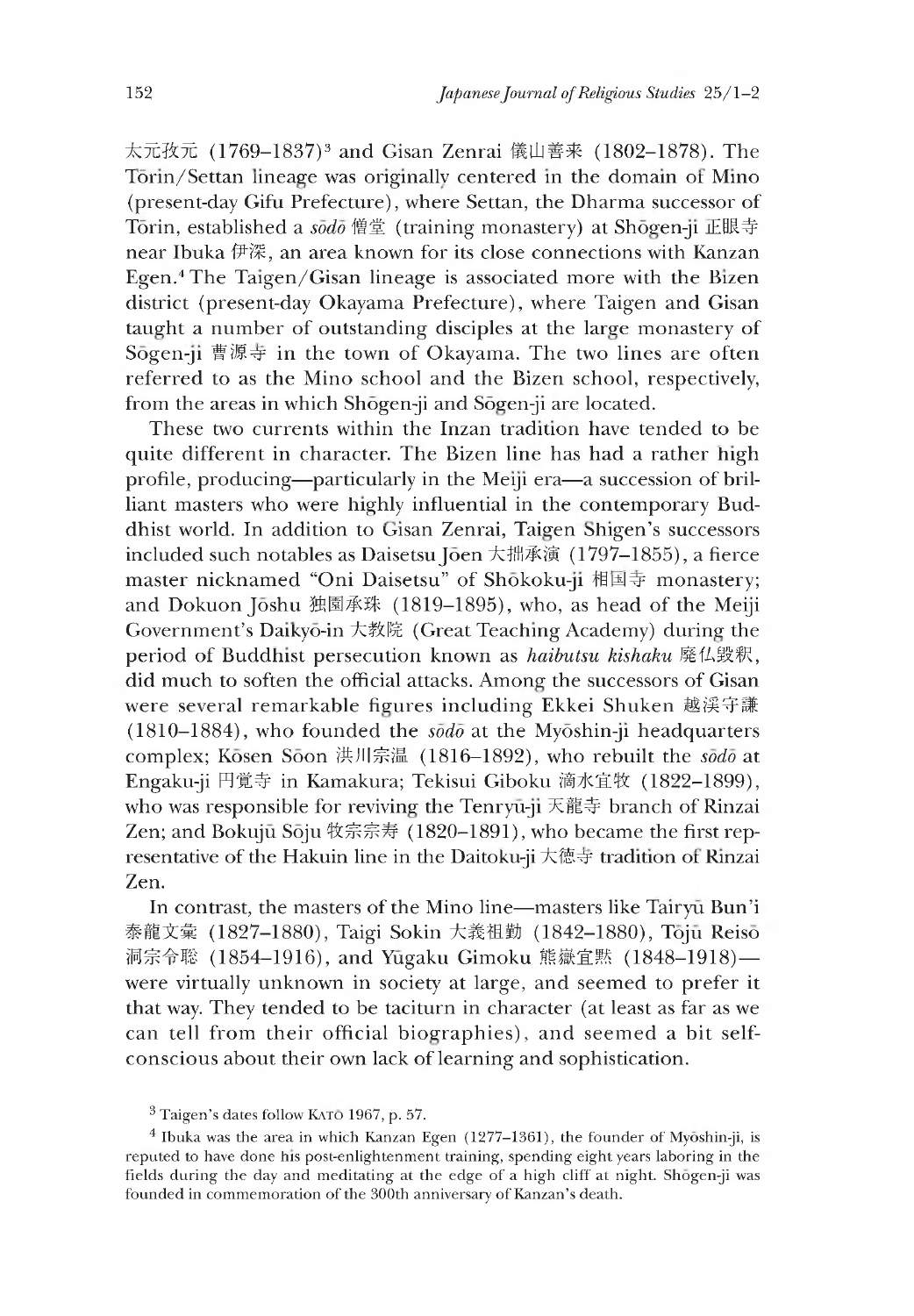The quiet, introspective lives of the Mino-line masters, so different from the brilliant careers of the Bizen representatives, are deserving of greater attention than they have heretofore received. I will thus expand the scope of the present study to include not only Tōjū Reisō but also several of the more important figures in the Inzan Mino line's self-acknowledged *gudon no keifu* 愚鈍の系譜("lineage of dullards").

### *Toju,s Early Life*

Tōjū Reisō, the second child of a certain Itō Shinroku 伊藤新六, was born on 1 January 1855 (Ansei 1.11.12) in the Owari domain of central Japan (the present-day Nagoya area). In 1867, at the age of fourteen, he was ordained under Kaigan Shūhō 戒嚴周奉, priest of Saihō-ji 西芳寺(popularly known as Koke-dera 苔守,the Moss Temple), a Tenryujibranch subtemple in Kyoto. Kaigan too was a native of the Owari region, which was probably the link that brought young Toju to Saihoji s gate.

The Owari region has been known since ancient times as a *Bukkyd okoku,* a "Buddhist kingdom" where faith in Buddhism was particularly strong, and it was at one time an established custom for large families in the area to send at least one son off to a Zen temple to be raised as a priest. This was even more the case with impoverished farm families, for whom giving a son to a temple was not only an expression of devotion but also an effective means of reducing the number of mouths to be fed. Although nothing is known of Tōjū's childhood, there is little reason to assume that his entrance into the priesthood at Saiho-ji was motivated by anything more significant than this.

Tōjū had never shown much intelligence as a young child, and at Saiho-ji things were no different. The sutras he memorized in the morning would be cleanly forgotten by nightfall. Kaigan's way of teaching was not the traditional one, in which master and disciple, both sitting ramrod straight, would face each other across a desk and recite texts line by line. Instead, every morning he would join Toju in the garden pulling weeds, pronouncing a single line from the sutras for Toju to repeat every time he removed a weed. He did the same when the two of them worked in the hills behind the temple. Kaigan, exasperated as he was by Tojū's dullness, patiently continued with this approach, repeating every word as many times as was necessary.

One rainy morning Kaigan, finally angered by Tōjū's inability to learn, grabbed a small desk by his side and threw it at his disciple, splitting the latter's scalp open and leaving a scar that remained throughout Tōjū's life. If anything, though, Tōjū himself was even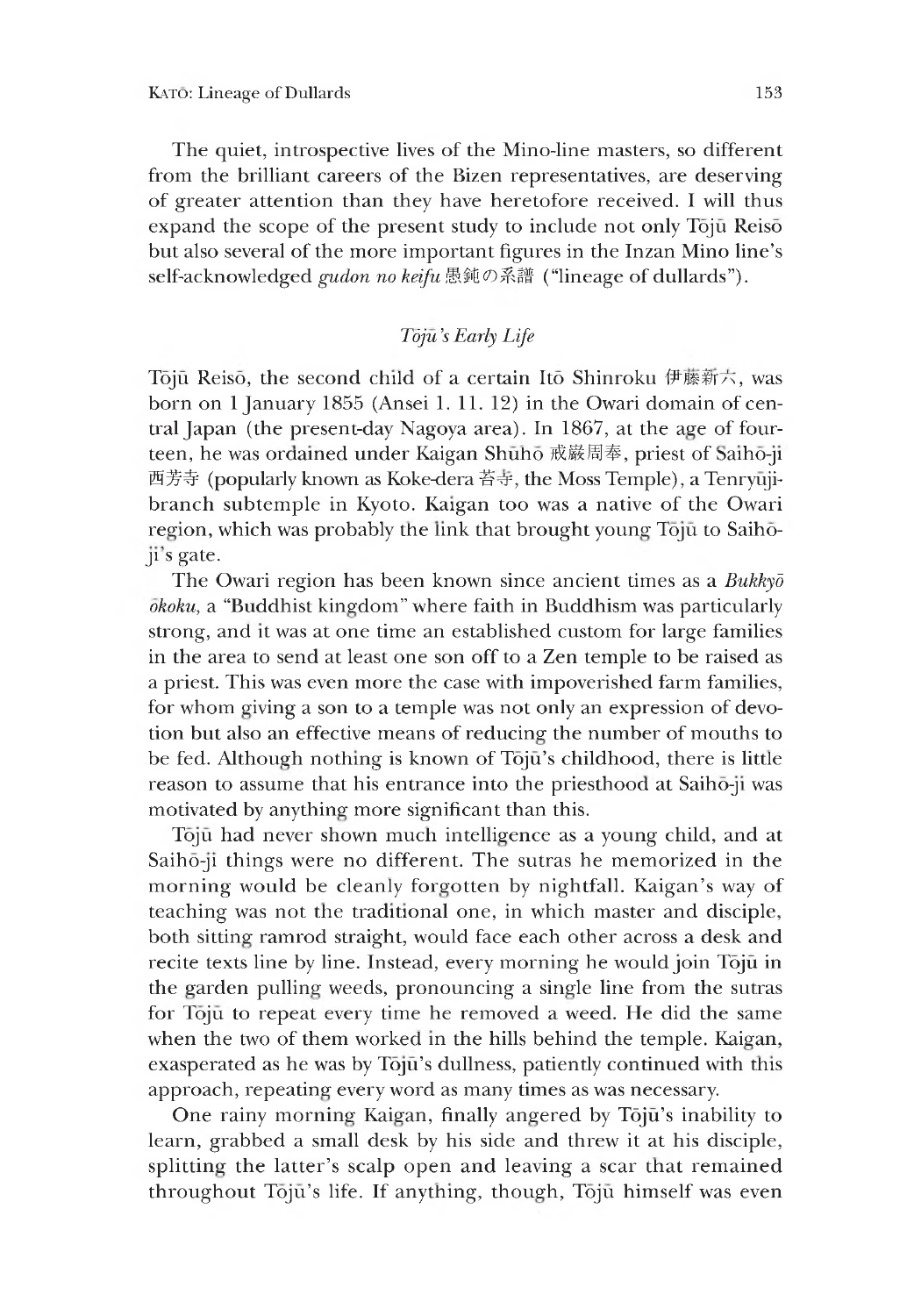more frustrated than his teacher by his own lack of ability, and any number of times he decided to flee the temple. His plans were always discovered by Kaigan, however, so he had little choice than to remain.

In 1872 Tōjū, then eighteen years old, entered the monastery at Enpuku-ji 円福守 in Yawata south of Kyoto, where he studied under Ian Soseki 惟庵宗碩 (n.d.). Soon afterwards, however, he was called back to Saihō-ji by Kaigan, who, fearing for the future of Buddhism under the government's then-current policy of *haibutsu kishaku,* urged his disciples to leave the priesthood. Kaigan had two disciples in addition to Tōjū, one named Ryōgei 令芸 and the other Shūten 周恬. Shuten was still too young to make such a decision on his own, but Ryogei followed his teacher's advice and decided to return to lay life. Tōjū, however, adamantly refused.

"Even if they tear down every temple, can they tear down the Buddha Dharma?" he asked. "Even if it becomes impossible to remain a monk, I'll continue my Buddhist training with my hair grown out. 1 hat's the only road open to a dullard like me." So saying, he rejected Kaigan's suggestion and returned to Enpuku-ji, where, it is said, he applied himself to practice with untiring zeal.

The environment for training was less than ideal at Enpuku-ji, however. The smoldering embers of violence associated with the Meiji Restoration refused to go out, and Empuku-ji, located near the former capital, found itself used as a temporary barracks for the stragglers of the armies of any number of former feudal domains. Tojū, left with little choice than to change monasteries, journeyed to the Mino area, where he entered Shōgen-ji and commenced his study under Tairyū Bun'i.

#### *Shogen-ji in the Early Meiji Period*

Shogen-ji at that time was a flourishing monastery with scores of monks, among whom were such notable figures as Gasan Shotei 峨山昌禎 (1853-1900), later to become *kancho* 管長 (chief abbot) of the Tenryūji-branch of Rinzai Zen; Tōiku Tsūkō 東昱通晃 (1856-1906), later *kancho* of the Tofuku-ji 東福寺 branch; Ryosui Eigyo 龍水英尭 (1857-1934), later *kancho* of the Kokutai-ji 国泰寺 branch; Seishū Shusetsu 蜻州守拙 (1849-1921), later shike 師家 (training master) of Nanshū 南宗 monastery; and Yūgaku Gimoku, later teacher at both Zuiryō 瑞龍 and Shōgen monasteries. Another priest, Gukei Echū 愚渓恵忠 (1865-1944), later teacher at Shōfuku-ji 祥福寺 monastery in Kobe and *kancho* of the Myoshin-ji branch, has left us a description of Shōgen-ji monastery under Tairyū in his autobiographical sketch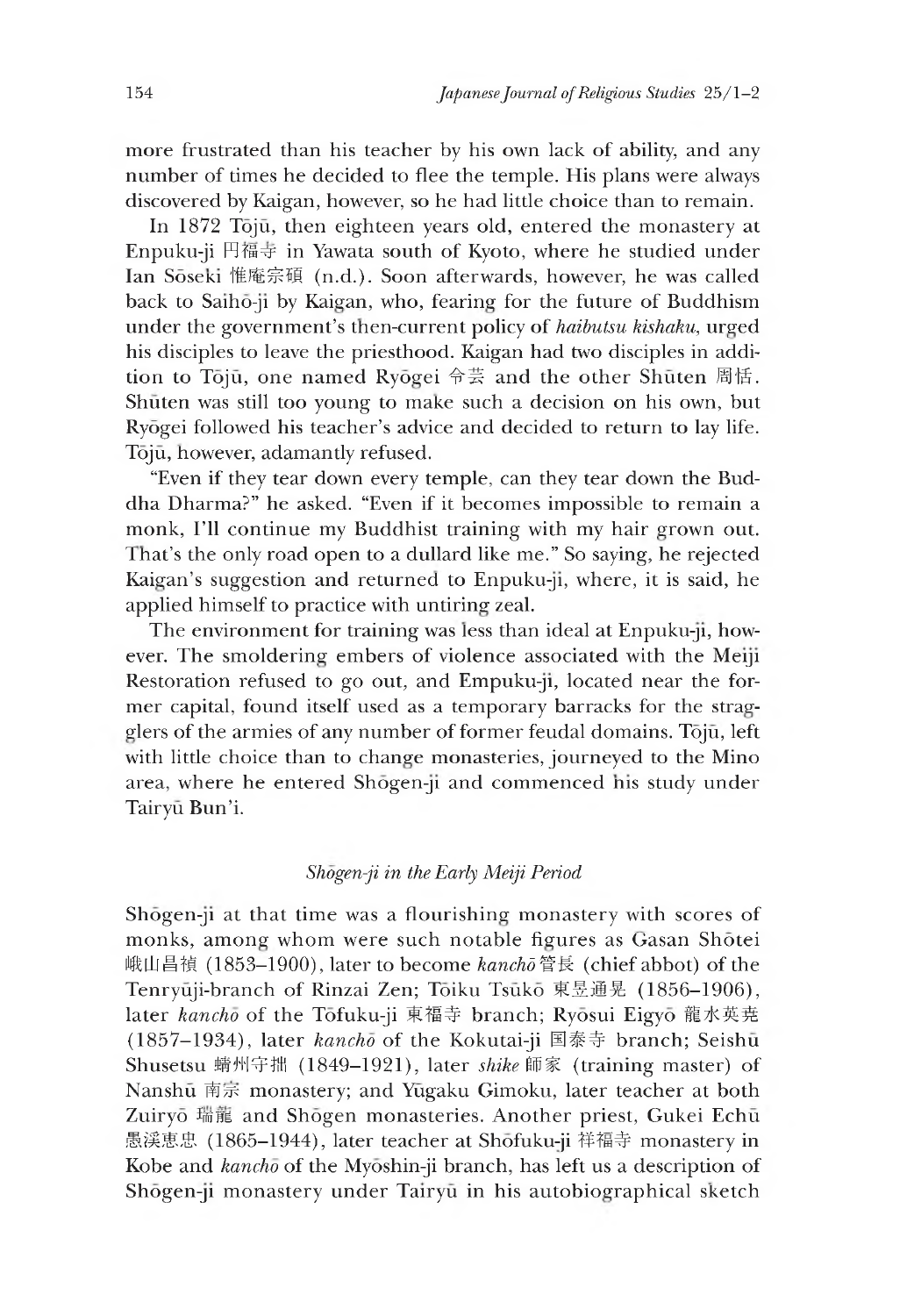#### "Hekis6 Yawa" 碧層夜話:

While I was still an *unsui* 雲水 [a Zen training monk] I heard that Tairyū Bun'i was having great success as a teacher in Ibuka, so I set out for Mino Province. Back in those days it took quite a bit of resolve even just to travel from Iyo  $\sharp\bar{\uparrow}$  [presentday Ehime Prefecture] to Mino. When I arrived I found ninety-six monks in training, all practicing with such determination that they nearly sweat blood. When I saw this it inspired in me a firm decision to follow the Way even at the cost of my life.

At the time there were at Shogen-ji a number of *unsui* who later became important figures in the Rinzai sect,... all earnestly striving under the strict guidance of Master Tairyu. Tairyu was a close-mouthed fellow who kept his own counsel, but in the consultation room [he was a fearsome presence], sitting there with glaring eyes and a staff clenched in his fists.

Gukei's account continues, recounting something of the severity of Tairyū's teaching. One day during consultation *(sanzen* 参禅) Tairyū hit Gukei with such force that he broke his staff *(shippei* 竹鹿). Throwing down the pieces, he roared, "Bring me a stick of firewood!" This particular incident left Gukei with a broken bone in his shoulder, a bone that still protruded into his chest when he recorded the experience years later.

#### *Tairyu Bun,i*

Let us pause at this point to get a bit of background information on several of the figures that helped create the style of Zen taught at Shogen-ji, starting with Tōjū's teacher, Tairyū.

Tairyū, the third son of Nakajima Shichiuemon 中嶋七右衛門, a prosperous farmer in the Okada district of the Owari domain, was born on the first day of the eighth month of 1828. On the twentieth day of the third month of 1839, at the age of twelve, he entered a nearby temple named Jiun-ji 慈雲寺 and was ordained under the resident priest, a certain Rev. Shōin 松蔭. By nature he was quiet, upright, patient, and disinclined to show ms emotions. He was uninterested in worldly literature and demonstrated little talent for the study of the Chinese characters. At the age of seventeen, realizing the central importance of Zen training, he set out on a pilgrimage that led him to Tentaku 天沢 monastery in Mino, which at the time was a highly regarded *sodo* under the guidance of Settan Shohaku. One day after some time of hard training under Settan's strict guidance he heard the master quoting the koan of Longtan 龍潭 blowing out a paper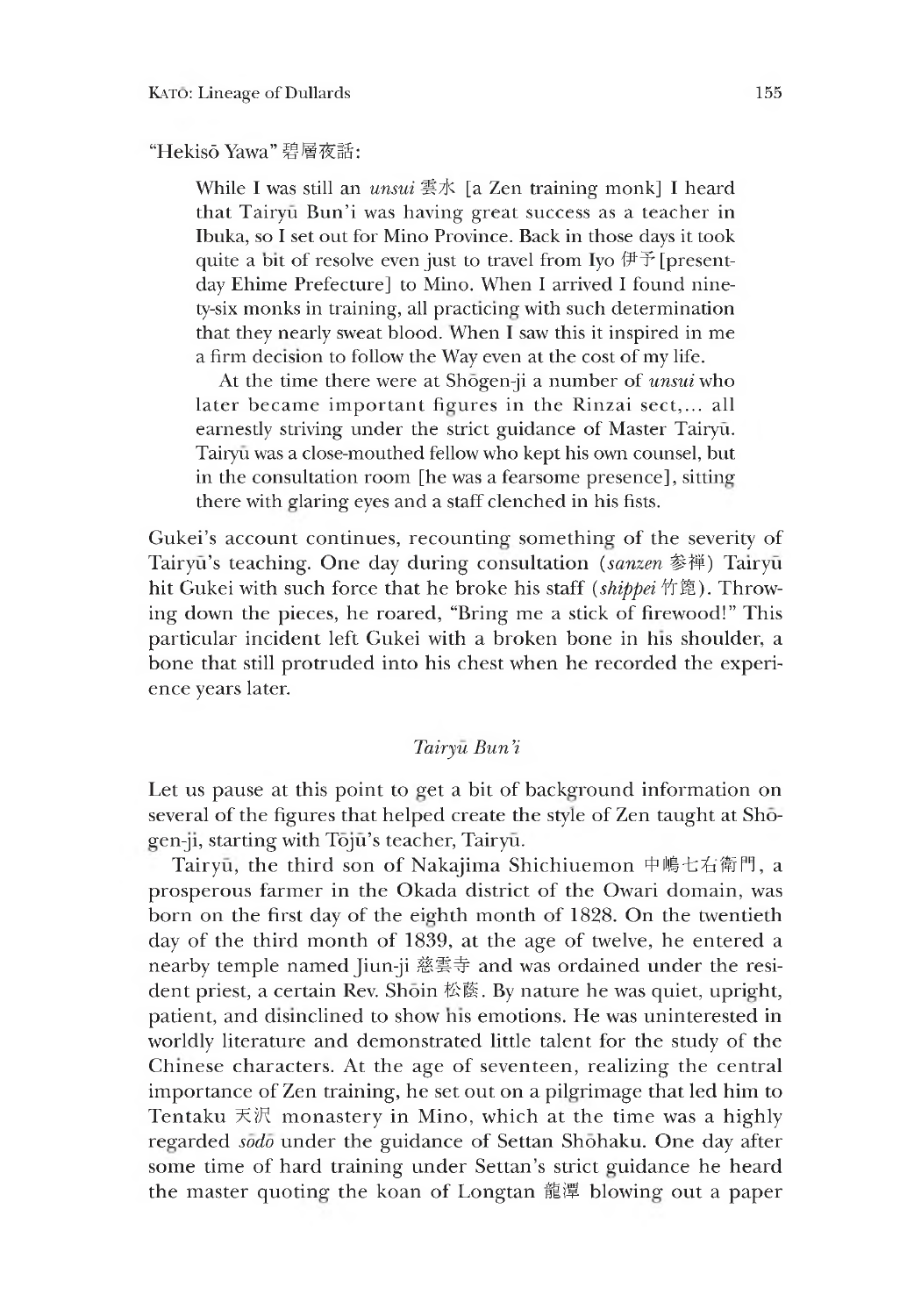lantern *(Shisoku suimetsu no wa)5* and with a sense of ecstasy entered into the very essence of the Zen teachings.

In the spring of 1847, when Settan, at Myōshin-ji's request, established a new monastery at Shogen-ji, fairyu accompanied him. Serving as the new monastery's first *tenzo* 典座 (chief cook), Tairyu shared with his teacher many of the responsibilities of seeing the monastery through its first difficult years. The poverty of the temple's kitchen can hardly be described in words, but is hinted at by the fact that the cook had to wait until the monks returned from their begging rounds before he could get enough rice together to prepare their noon meal.

Whenever he had a moment of free time Tairyū would go out to till the fields, dig holes, and move earth, never wasting a moment. At nieht he would submerge himself within the monastic community, carrying on with his *zazen* training steadily and unobtrusively, and never attracting the attention of his fellow monks.

Let me summarize an anecdote—originally appearing in one of Kajiura Itsugai's 梶浦逸外 (1896-1981) early works entitled *Bokugyū* Zenwa 牧牛禅話 [Zen talks of a grazing cow]—that features Tairyū during his *unsui* years.

Once a plasterer from Tairyū's home town of Okada was hired to do a job at Shogen-ji. Tairyu helped the man whenever his other duties left him free. At first the plasterer, delighted to meet a fellow native of Okada, tried to strike up conversations with him, but regardless of what he said there was never a response—Tairyū would grunt a few times in acknowledgement, "Mmm, mmm," then continue silently on with his work. If the plasterer commented that the earthen mix was too stiff and needed more water, Tairyu would nod, grunt, and add the necessary water; if the plasterer said the mix was too soft and direct Tairyū to stiffen it, Tairyū, again, would simply grunt and do as he was told. The plasterer began to wonder if Tairyū was asleep, but no, the monk worked diligently at his tasks. Nor was he deaf, as he always grunted in answer to whatever the plasterer said. Finally the man lost his patience, and, shouting "You stupid monk!", troweled up some mud and flung it onto Tairyū's face. Tairyū, however, remained completely unperturbed—he stopped, took the towel that was hanging at his waist, wiped off the mud, then went calmly back to work. The plasterer stared at him incredulously, then said, "You ought to leave the monastery. Someone like you could train for a hundred years and it would do you no good. Do me a favor and stop helping me." But, they say, Tairyū went right on plastering the wall.

<sup>5</sup> Included in the commentary of case 4 in *Biyanlu* 碧巌録,T. 48, no. 2003.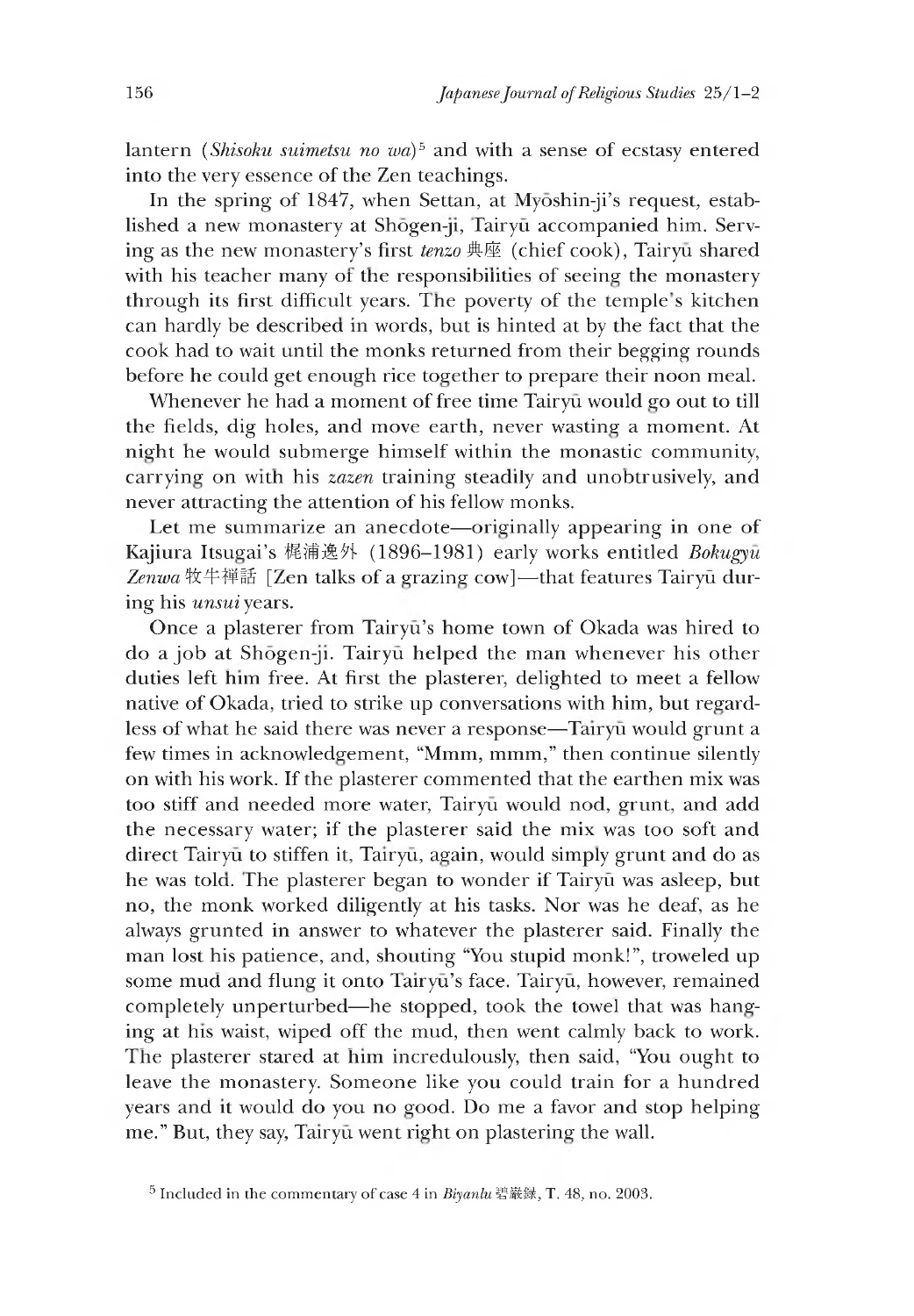This apparent fool, silent yet industrious, was named *shike* of Shogen-ji monastery in the eleventh month of 1868 at the express order of his teacher Settan. At the time the effects of *haibutsu kishaku* had reached even the "Buddhist kingdom" of Mino, the extreme case being the Naegi fief in the eastern part of Mino, where not a single temple was left standing. The new prefectural government passed a law banning the practice of *takuhatsu* 托鉢 (mendicancy), a regulation that, in effect, deprived the training monasteries of their means of livelihood and caused terrible difficulties for those monasteries that had to support large numbers of monks.

In 1872 every Buddhist priest and nun in the nation was required by the government to take a qualifying examination for the position of doctrinal instructor (kyōdōshoku 教導職); those who could not pass were to be expelled from the clergy. The test involved questions on the so-called Three Standards of Instruction (*Sanjo no kyosoku* 三条の 教則), which served as a form of religious doctrine for the new Meiji state religion. The Three Standards were:

- 1 To comply with the commands to respect the gods and love the nation.
- 2 To elucidate the principles of heaven  $(tenri \times \mathbb{H})$  and the way of humanity *{jindo* 人道).
- 3 To revere the emperor and obey the will of the court.

The doctrinal instructors were divided into three ranks, known, from the top, as  $ky\bar{o}s\bar{h}\bar{o}$  教正 (full instructor),  $k\bar{o}gi$  講義 (lecturer), and  $kund\bar{o}$ 訓導 (reader). These ranks were further divided into different grades for a total of fourteen levels. Testees were categorized into one of these levels on the basis of the results of their examination. Tairyu traveled to Tokyo accompanied by an unusually intelligent, well-educated monk named Seishu Shusetsu and attempted to prepare for the test by spending three or four days studying the Three Standards with him.

The cramming did little to help his memory, however. When asked about each of the Three Standards on the day of the examination, he calmly responded to each question, "I don't know." In exasperation the examiner loudly demanded, "If you can't answer these questions, how can you possibly serve as a spiritual guide for the public?" Tairyu is said to have raised his voice in turn and stated, "I don't know." The examiner finally lost his patience and slammed his fist on the desk, but Tairyū just sat there utterly unperturbed. With a performance like this there was no way that he could win qualification, of course, and it was only with the timely intervention of the Zen master Ogino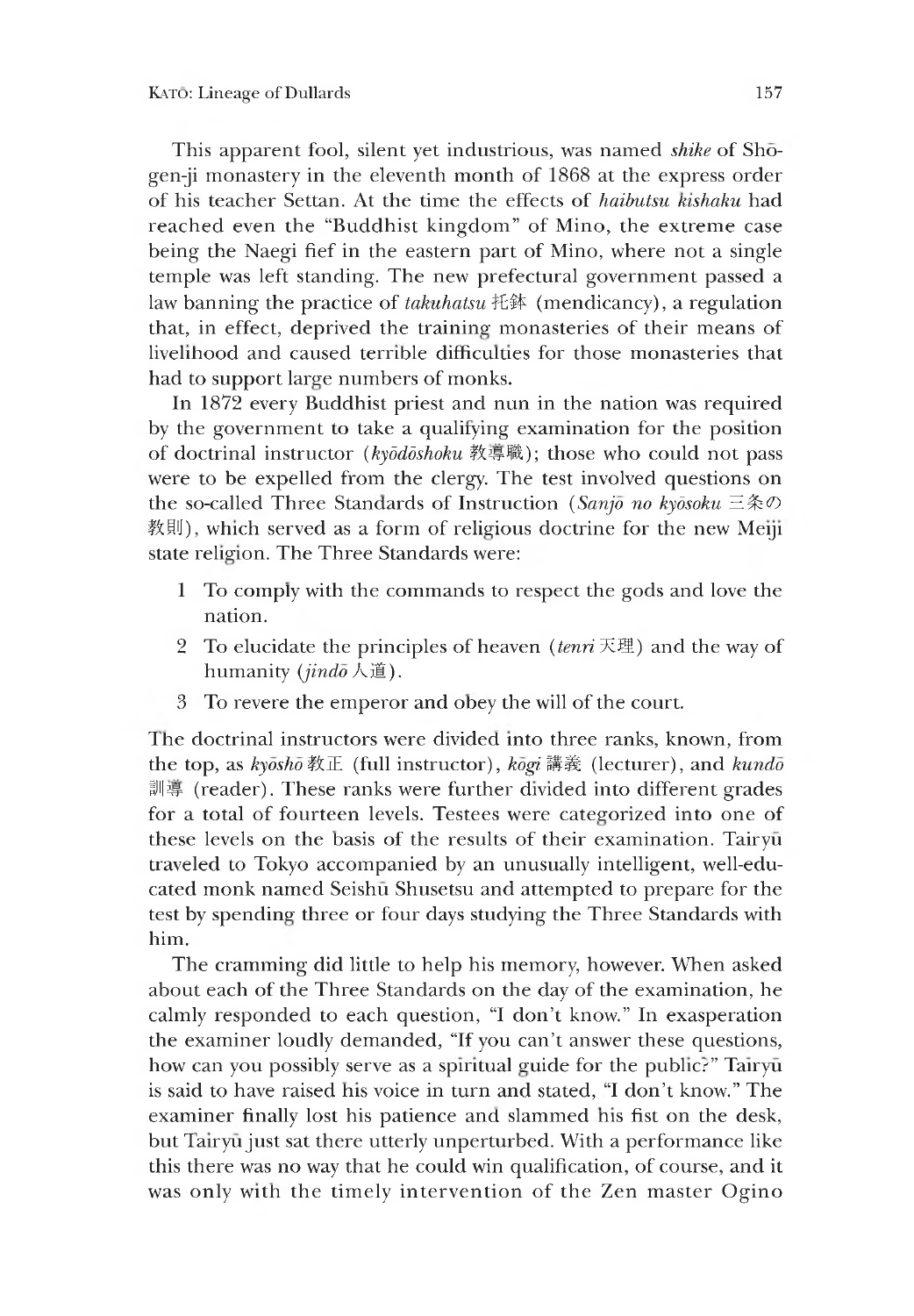Dokuon, then head of the Daikyoin (Institute for the Great Learning, the agency in charge of conducting the examinations) that he was finally accorded the lowest of the doctrinal instructor's ranks, *gon*  $kund\bar{o}$  権訓導. In contrast, Tairyū's attendant Seishū, who had always been especially gifted and swift, won a ranking of *dai kogi* 大講義 (senior lecturer).<sup>6</sup>

When this strange duo—the master a *gon kundo,* the student a *dai kōgi*—returned to Ibuka, the top two temple officers, Taigi and Gasan, went down to the gate to greet them. "So you were awarded the *dai kogi* rank?" asked Gasan, whereupon Tairyu responded, as though the matter had nothing to do with him, "Yes, and they say the old monk got a *gon kundo*." He returned to his quarters, sat down heavily on the tatami, heaved a long sigh, and commented, "Aaah, if Dokuon and [Tenryū-ji's chief abbot] Tekisui don't shape up soon Buddhism is finished."

At the time the new Meiji government backed a religious policy in which Buddhism was subordinated to Shinto; Buddhists were directed to teach only the Three Standards and were forbidden to proselytize or teach the doctrines of their own faith. Apparently even the taciturn Tairyu couldn't help expressing his dissatisfaction with priests like Dokuon, who at the government's behest went along with the illconceived plan to subject the clergy to qualifying examinations.7

#### *Seishu Shusetsu*

The monk Seishū who was appointed *dai kogi* was a rich farmer's son from the town of Unuma 鵜沼. From his childhood he showed a keen intelligence and later traveled here and there in his studies. He was particularly interested in statecraft and often visited politically active figures like Saigō Takamori 西郷隆盛 (1827-1877), Yamaoka Tesshū 山岡鉄舟 (1836-1888), and Katsu Kaishu 勝 海舟 (1823-1899) in order to discuss government policy. All in all ne was a bright, talented youth from whom much was expected in the future. However, following his arrest for involvement in disturbances in the Hida region<sup>8</sup> (in present Gifu prefecture), he lost interest in the ephemeral affairs of the world and entered the Buddhist priesthood. At the age of twenty-two he commenced Zen training under Tairyū at Shōgen-ji.

 $6$  There are other historical materials, however, that record Tairyu as having received the rank of *sho kogi* (junior-lecturer), and Seiju the rank of *chu kogi* (middle lecturer).

<sup>7</sup> The Meiji government's early religious policy did in fact prove to be unworkable and was scrapped in 1875.

<sup>8</sup> This apparently refers to the Umemura *sodo* in Meiji 2/2.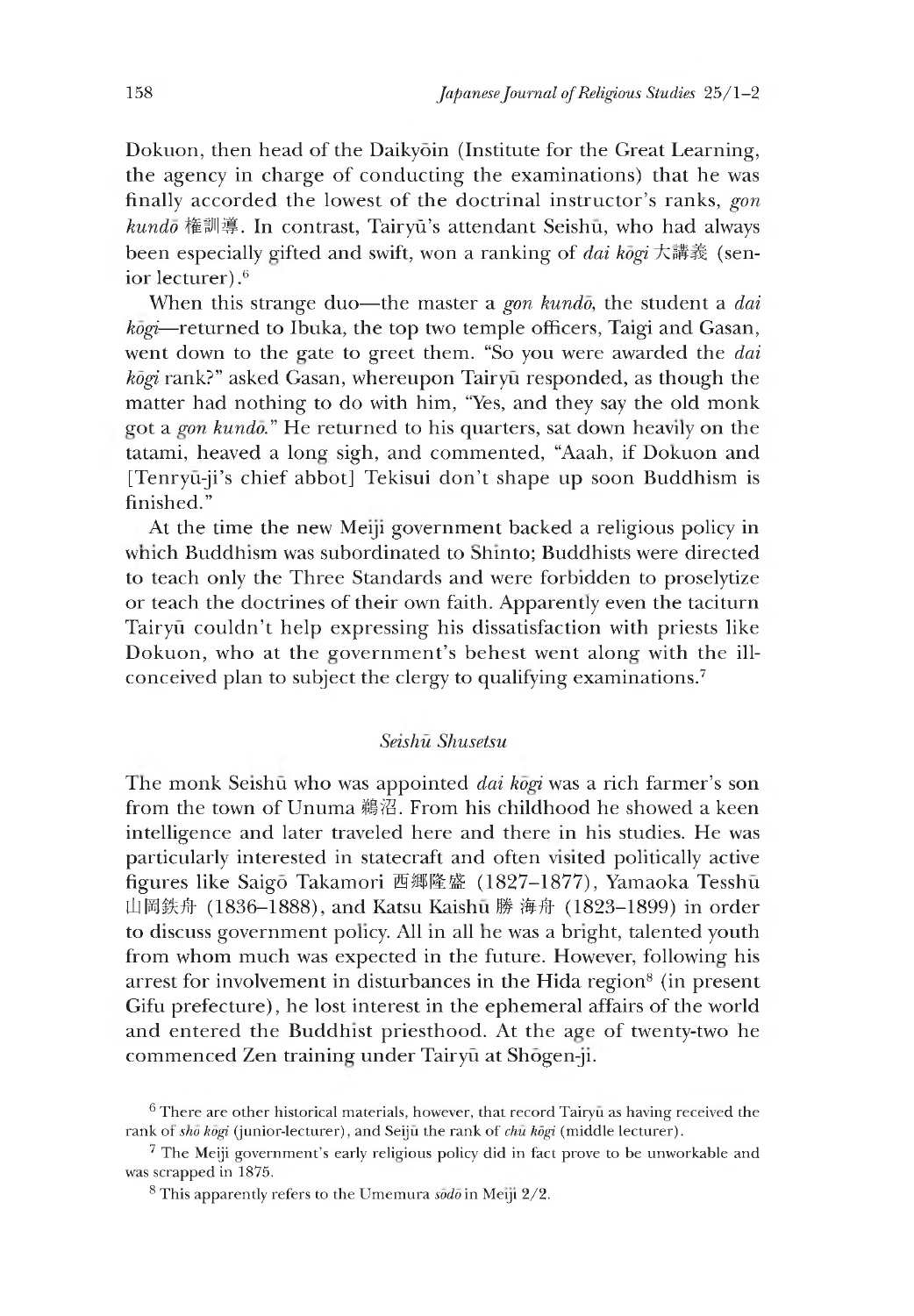Even in *sanzen* Seishu, quick as ever in mind and tongue, attempted to engage Tairyu in abstract discussion, but Tairyu refused to go along. In many ways Tairyū, clumsy in speech and lumpen in appearance, was Seishū's diametric opposite. Seishū finally lost respect for his teacher, and, deciding he lacked the necessary "causal connection" (kien 機縁) between master and disciple, quit the monastery. Every time he attempted to leave, however, he felt as though there were someone behind him pulling him back, so time and again he reconsidered his decision.

Then one day in *sanzen* he once again pressed Tairyū with intellectual arguments, whereupon Tairyū flew into a rage and had Seishū thrown out of the monastery. The latter, considering this a stroke of good fortune, betook himself first to Kamakura, where he attempted to enter Engaku-ji under ImaKita Kosen, a master renowned for his deep understanding of Confucian thought. Kosen, however, upon hearing Seishū's reasons for coming, urged him to return to Shōgenji. Seishū, not yet prepared to do this, journeyed next to Sōgen-ji in Okayama to meet Gisan Zenrai. Here too, however, he felt no affinity with the master and finally decided to leave.

He thus made his way to Shogen-ji, apologized, and begged for readmission. This entreaty was rejected at first, but after Seishū spent three days in supplication at the temple gate he was finally allowed back into the community. From this time on Seishu devoted himself completely to his training under Tairyū. Tairyū's teaching methods were severe, and (as we saw in the case of Gukei above) it was nothing unusual for his master's staff to break when he applied it to the backs of recalcitrant monks in the consultation room. Thoueh Seishu was a strong-willed fellow and uninclined to give in to others, as his understanding gradually deepened durine his long training he came to see the true strength and profundity of his master's practice. In later years, when asked about Tairyū, Seishū is said to have responded, "I was once an intelligent man, but under his guidance I became a fool."

Let me conclude my discussion of Seishū by recounting one more story about him and his master. One year at the time of the *jodoe* 成道会, the ceremony held on 8 December in commemoration of Śākyamuni's enlightenment, Tairyū, as always, had prepared the verse he was to recite when offering incense to the Buddha. He was particularly proud of the concluding line, "The skies are filled with windblown snow / Cold I am to my very bones." At tea the day before the ceremony Tairyu proudly showed his composition to the senior monks.

The next day dawned clear, though, without a trace of snow. The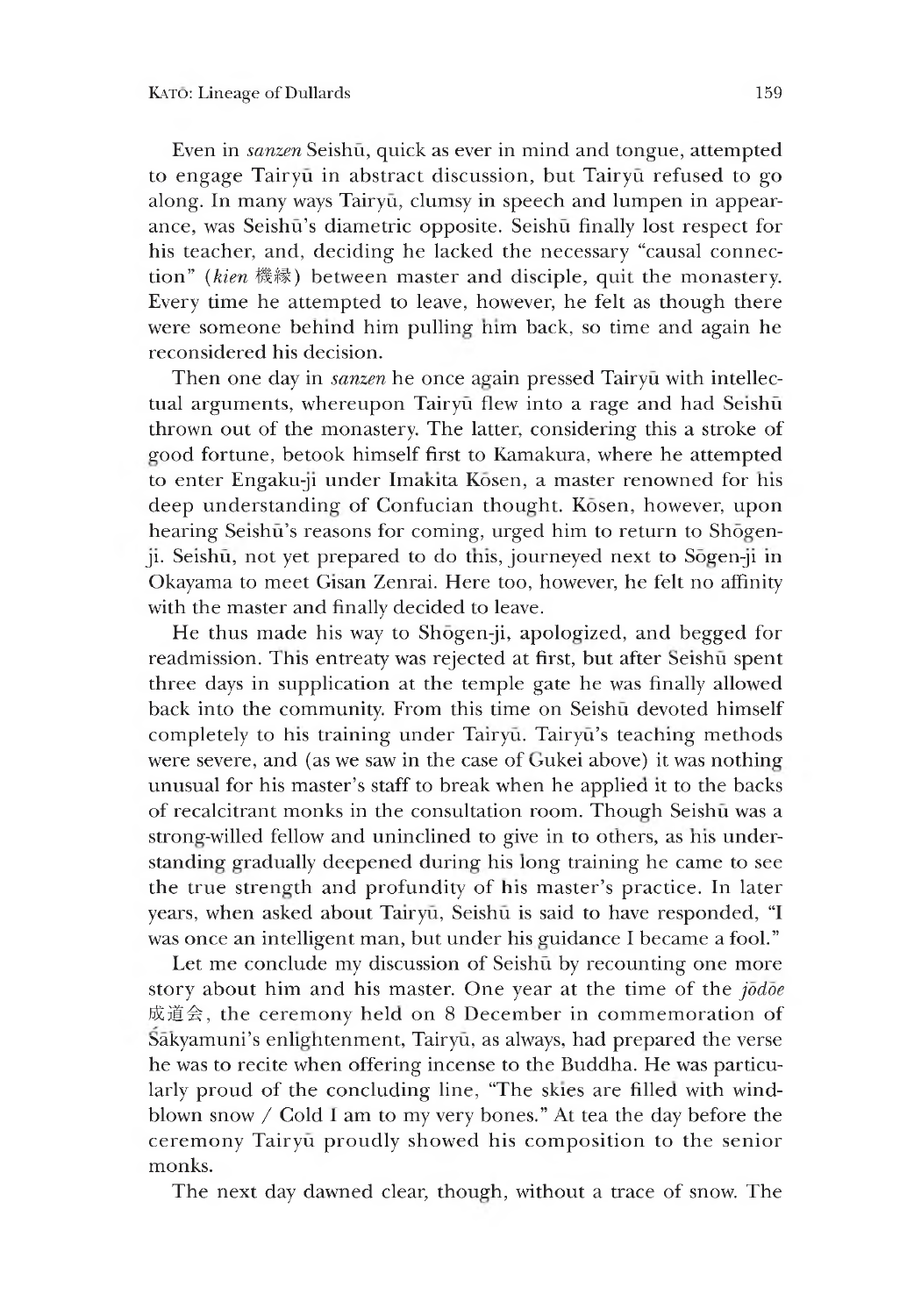senior monks quietly joked among themselves, "Too bad for the old man, he won't get to read that closing line he's so proud of." At the time of the ceremony, however, Tairyū went right ahead and recited the entire verse. Seishū, ever the logic-splitter, couldn't let the incident pass uncommented upon despite the advice of the other officers to keep quiet about it. When the officers went for their daily tea with the master, Seishū, ignoring the advice of the others, turned to Tairyū and observed, "Master, it certainly was a cold, snowy day today, wasn't it." Tairyū fixed Seishū's face with a penetrating glare, then gruffly remarked, "So that snow was visible to your eyes too. How excellent." Seishū and the others, properly chastened, left the master's quarters with drops of cold sweat trickling down their backs.

## *Toju at Shogen-ji*

Let us now return to Tōjū. After leaving Enpuku-ji and entering the large community at Shogen-ji, he applied himself with renewed vigor to the life of Zen training. His daily contact with talented monks like Gasan and Seishū, however, left him more deeply conscious than ever or his own lack of ability, and he came to feel that the only path open to an ignoramus like himself was the accumulation of "hidden merit" *(intoku 陰徳*,merit attained through the performance of acts done without the knowledge of others). Thus every night he took it upon himself to secretly gather clogs and sandals whose straps were worn through, take them to the top of the nearby mountain, and repair them by moonlight for the community's use the following day. When there was nothing to be repaired he would go to the Founder's Hall and pray fervently to be given opportunities to accumulate more merit by working for others.

On one occasion Seishu, Gasan, and Toju journeyed together from Kyoto to Mino along the Nakasendo 中仙道,9 performing' *takuhatsu* along the way. Whenever he saw a sake shop Seishū would rush in, order a cup of sake, and promptly empty it. Then as the cup was being refilled he would pluck something from the stewpot, place it on the palm of his hand, and ask how much it cost. Regardless of the price he'd always say "That's too much," return the tidbit to the pot, then hurriedly lick up the broth on his hand to serve as a kind of snack for his second cup of sake. Gasan, meanwhile, would wander over to the local teahouse and look through the heap of discarded straw sandals

 $9$  The ancient route connecting Heian (Kyoto) and Edo (Tokyo) through the mountains of central Japan.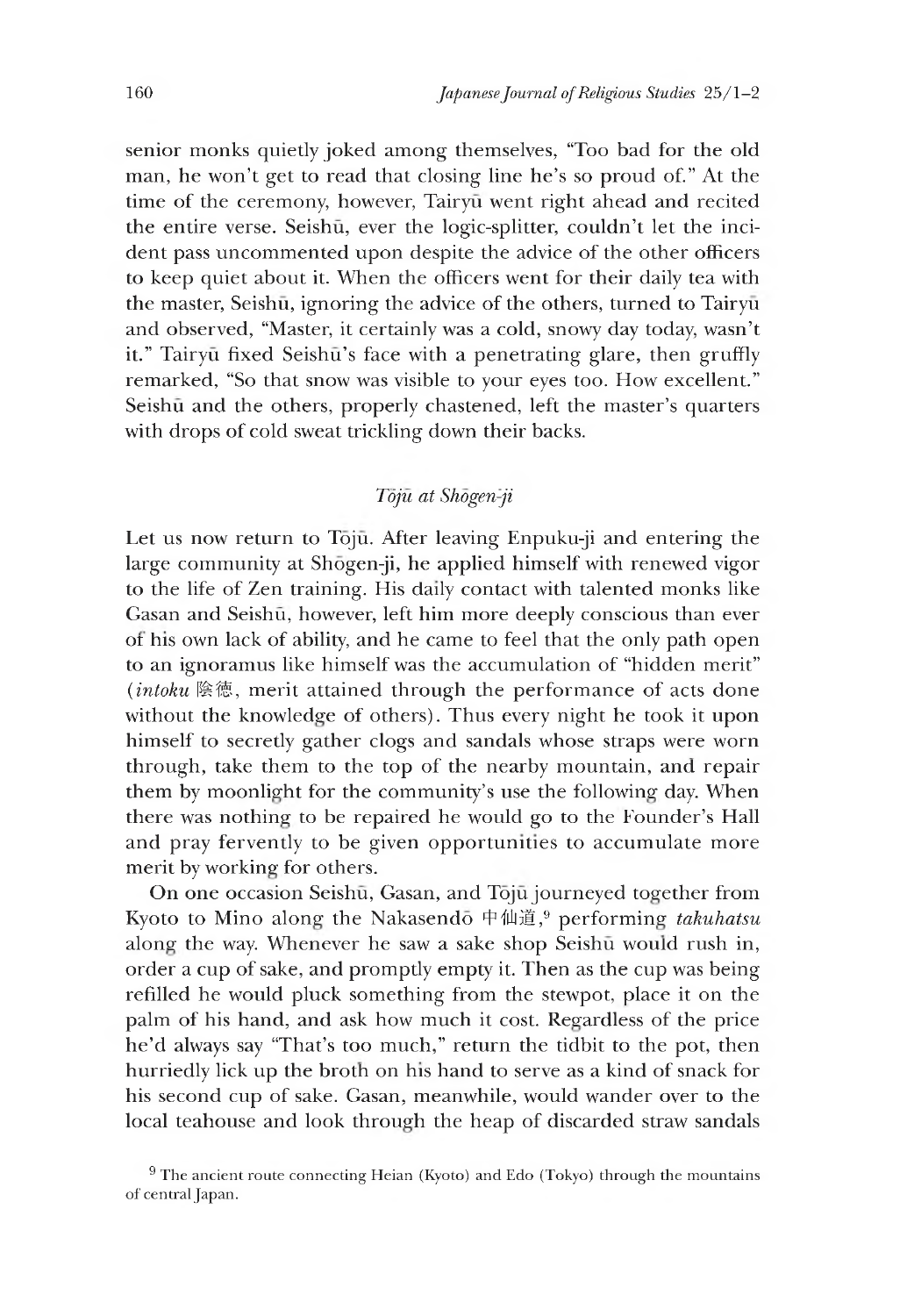that was always to be found at the side of such establishments. There he would find a few pairs that were still usable and save them for later in the pilgrimage. Tojū, in turn, would wait until Gasan had finished looking through the pile, then pick out a few sandals that even Gasan had rejected as too worn for further use. When the three stopped for meals or lodgings at believers' homes Tōjū would invariably arrive first to make preparations and leave last to complete the cleanup. In this way Tōjū persevered with his *intoku* training, always taking a subordinate position to Gasan and Seishū and regarding the two as men of far greater ability than himself.

In the winter of 1880 Tairyu passed away, designating his disciple Taigi Sokin 大義祖勤 as his successor. Gasan, Ryosui, Toiku and most of the other senior monks felt uncomfortable studying under their former colleague, until that time a monk like themselves, and so, after a year helping the monastery get through the period of transition, they moved en masse to Tenryu-ji m Kyoto to study under Tekisui Giboku. They invited Tōjū (who, as we recall, was a Tenryūji-branch monk)<sup>10</sup> to accompany them, but the latter decided to remain at Shogen-ji, where he supported Taigi through his difficult first years of adjustment.

At about this time momentum was finally picking up within the Tenryu-ji branch to restore the buildings of Tenryū-ji's main-temple complex, which had been destroyed during the *haibutsu kishaku* years. Toju, learning that his first teacher, Kaigan of Saihō-ji, had been appointed administrative head of the building committee, and that his old friends Gasan and company were traveling far and wide soliciting donations, decided that he too had to contribute what he could to the restoration effort. Thus when the next monastic off-season *(kaisei* 解制)<sup>11</sup> arrived he put on his straw sandals and begged funds throughout the Mino and Owari regions. Hearing of this, Kaigan assured him that the fund-raising could be adequately handled by Tenryu-ji personnel, but Toju merely smiled and said it was the least he could do to repay Tenryū-ji for everything he had received in the past. At the conclusion of his collection activities he was able to send Kaigan a donation of 100 yen, a quite considerable sum of money at the time.

In 1883, when Tōjū was thirty, he became priest at Daian-ji, the temple

<sup>10</sup> Zen monks are registered as members of the Rinzai Zen branch to which their home temple belongs. Ihus Toju, whose home temple was Saiho-ji, a Tenryuji-branch temple, belonged to the Tenryu-ji branch.

<sup>&</sup>lt;sup>11</sup> The Rinzai Zen monastic year is divided into four main sections: two training periods (from, generally,15 April to 31 July and 15 October to 31 January) and two off-seasons (1 February to 14 April and 1 August to 14 October).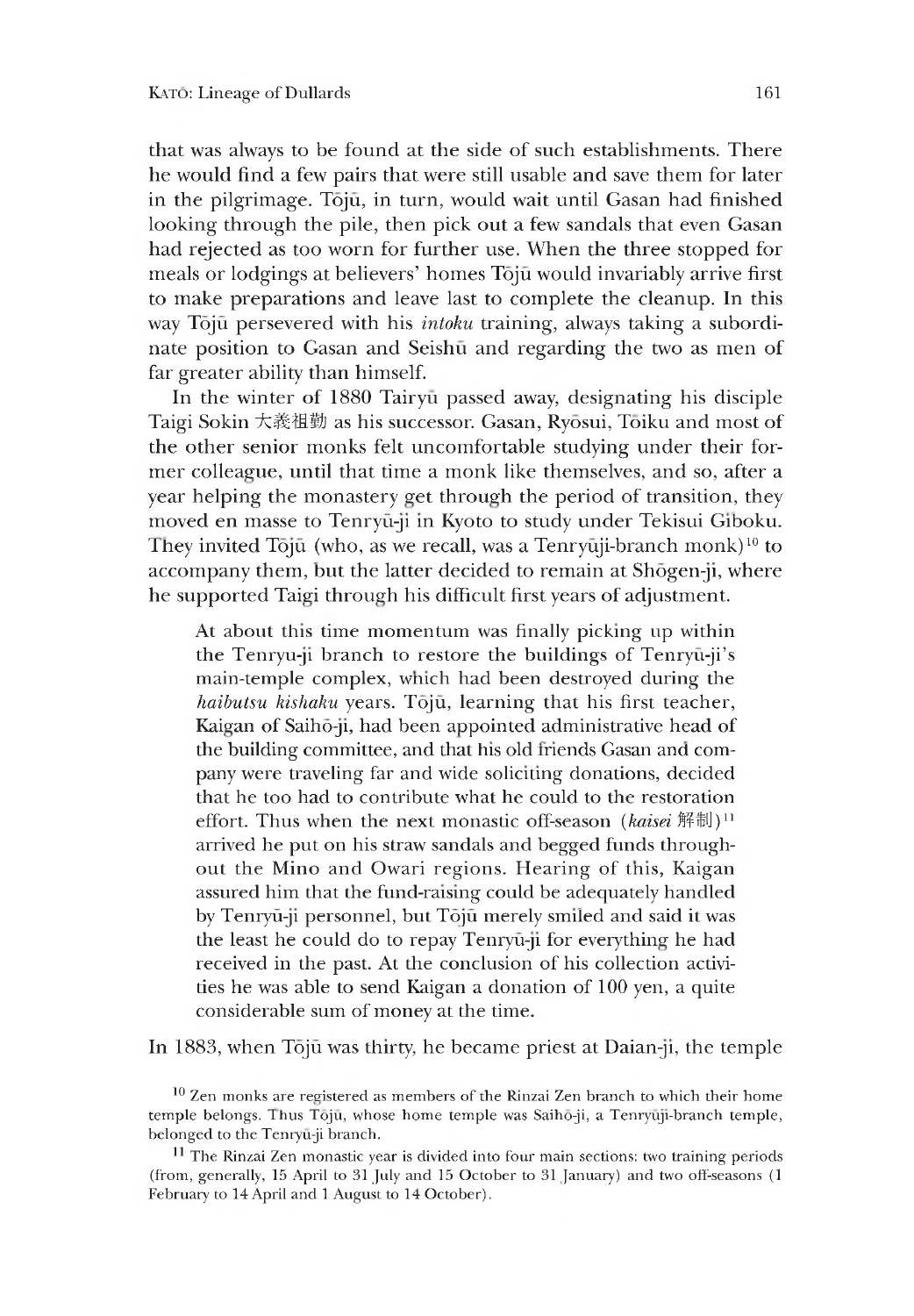in Fukui where Kaigan had been ordained as a monk. At first Toju had declined the appointment, claiming that he had not yet finished his practice, but in the face of Kaigan's earnest entreaties he was unable to refuse. Daian-ji was the family temple (*bodai-ji* 菩提寺)of the Matsudaira family, whose head had served as the *daimyd* of the feudal Echizen domain (present-day Fukui Prefecture), an illustrious history that was reflected in the magnificent size of the temple structures. However, the previous priest, Kenzui 賢瑞 (n.d.) raised from childhood in the temple system and accustomed to Daian-ji's affluence, had been a weak, indulgent personality with a taste for ostentation. That plus a poor sense of management and a seeming inability to recognize swindlers had left him heavily in debt. On top of everything support from the *daimyd* had dwindled during the disturbances accompanying the Meiji Restoration, leaving the temple bereft of its major source of support. The dilapidated state of the large halls bore silent witness to the decline in Daian-ji's fortunes.

After entering Daian-ji, Tōjū lived frugally, subsisting on a diet of rice boiled with a bit of radish as he worked to restore the temple buildings. His life took on a regular pattern: during the monastic training periods he would return to Shogen-ji to continue his formal Zen training, while during the monastic off-seasons he would oversee affairs at Daian-ji. After more than ten years of refining his practice in this way he received his full certification *(inka*印可) from Daigi, who acknowledged his mastery of the most minute details of the teachings.

Toju moved back to Shogen-ji to become its abbot in May 1895, having been designated the new master by Daigi before the latter passed away in February 1894. At Shogen-ji, Toju, following his teacher's final instructions, separated himself from worldly contacts and directed all his energies to promoting the essentials of practice. Under Tōjū's conscientious and humble guidance Shōgen-ji maintained a community of forty or fifty monks (quite large for a Rinzai monastery) and acquired a reputation for severe training.

Taigi, one of the former abbots, had hoped to rebuild several of Shōgen-ji's larger buildings, but his brief thirteen-year tenure as master did not afford him sufficient time to realize his plans. Tojū took on the task following Taigi's dying wishes, and soon embarked upon several large renovation projects. In 1902 construction work was begun on a new main hall *(hojo* 方丈) and administration building *(kuri*) 庫裡), and in 1907 the structures were completed. The imposing, beautifully crafted buildings lent, it is said, an entirely new appearance to the Shogen-ji compound.

The year 1910 marked the 550th anniversary of the death of Kan-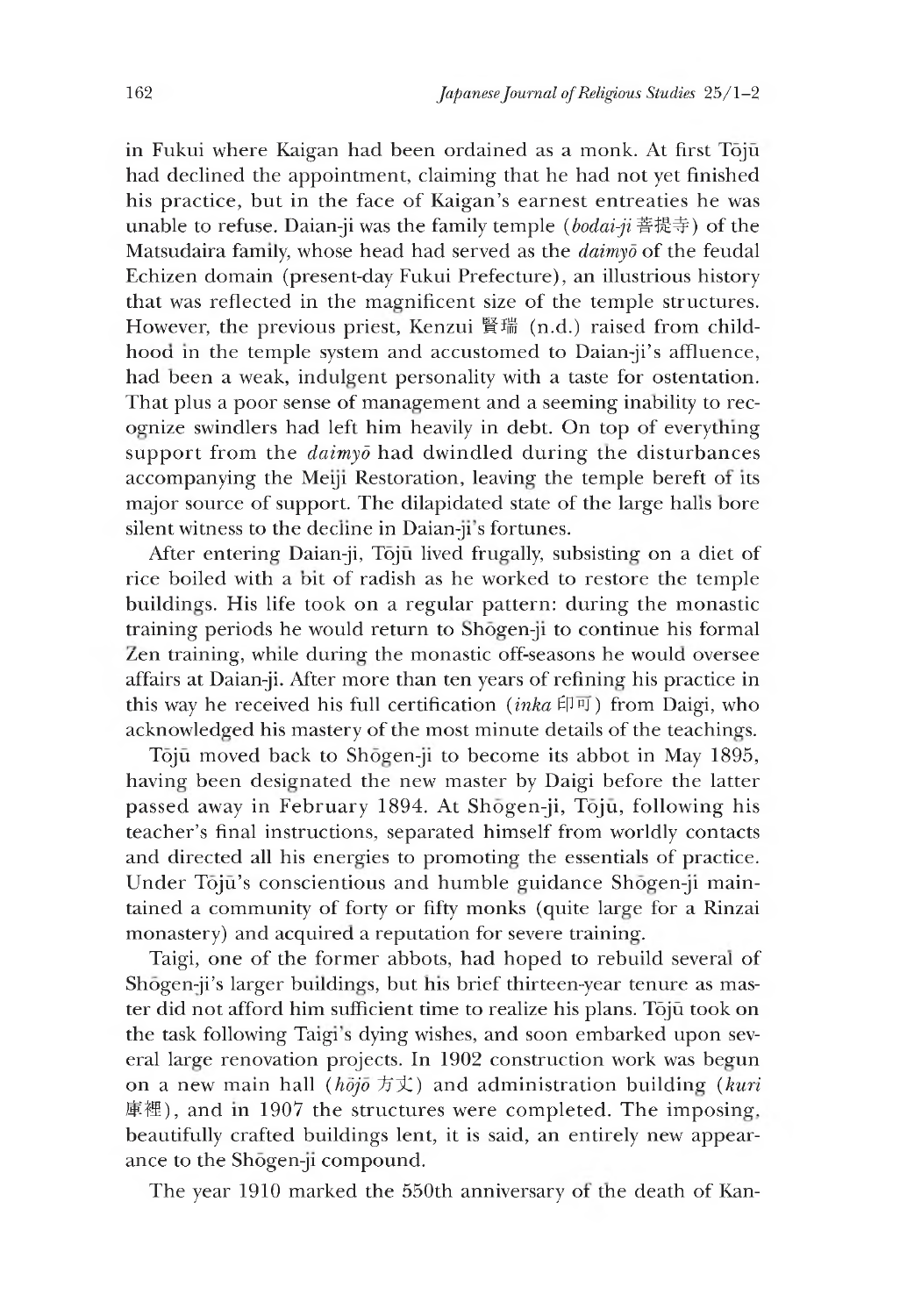zan Egen, the founder of Myōshin-ji. To mark the occasion Emperor Meiji had already in 1909 bestowed upon Kanzan the posthumous title of Musō Daishi 無相大師. Tōjū, as priest of Shōgen-ji (a temple closely associated with Kanzan, as noted above), was accorded the responsibility of hosting at his newly reconstructed temple a large ceremony at which the *Rinzai-roku* 臨済録 was read in Kanzan's memory. The verse that Tojū composed for the occasion is as follows:

| Shōbō genzō Musō no zen                  | Musō's Zen—the treasury<br>of the true Dharma eye                                               |
|------------------------------------------|-------------------------------------------------------------------------------------------------|
| Zokuki sude ni kucho no ten o<br>ugokasu | His [word about the]<br>thief's activity has shaken<br>the nine-layered [realm<br>of] the gods. |
| Hansen hanbyaku seimei no<br>akatsuki    | Half a millenium and half<br>a century [after Musō's<br>death, today] dawns clear               |
| Dokuzui kaori o morasu mishō<br>no saki  | The poison stamen<br>exudes its fragrance<br>before a subtle smile<br>[acknowledges it]         |

Tojū died on 12 December 1916 at the age of sixty-three. In spite of an ongoing illness he had led the week-long *Rohatsu ozesshin* 臘八 大接心, the severest Zen meditation retreat of the entire monastic year.12 Four days after its completion Toju knew he would never stand again, and finally passed away in sitting position by the side of his charcoal hearth. Tōjū was succeeded as master of Shōgen-ji by Yugaku Gimoku.

The Myōshin-ji authorities, in recognition of Tōjū's contributions, posthumously awarded him the exalted priestly rank of *Mydsnin san* jushoku 妙心三住職. Tōjū's ordaining priest, Kaigan, living then in a subtemple at the Tenryū-ji headquarters complex and still hale despite his advanced age, mourned the passing of his eminent disciple.

12 *Rohatsu dzesshin* is held every year in Zen monasteries from 1 December to early in the morning of 8 December to commemorate the enlightenment of Sakyamuni Buddha, who, according to legend, experienced his great awakening when he saw the morning star on the eighth day of December. The entire week is devoted to Zen meditation, with sleep being forbidden in many monasteries for the entire duration of the retreat.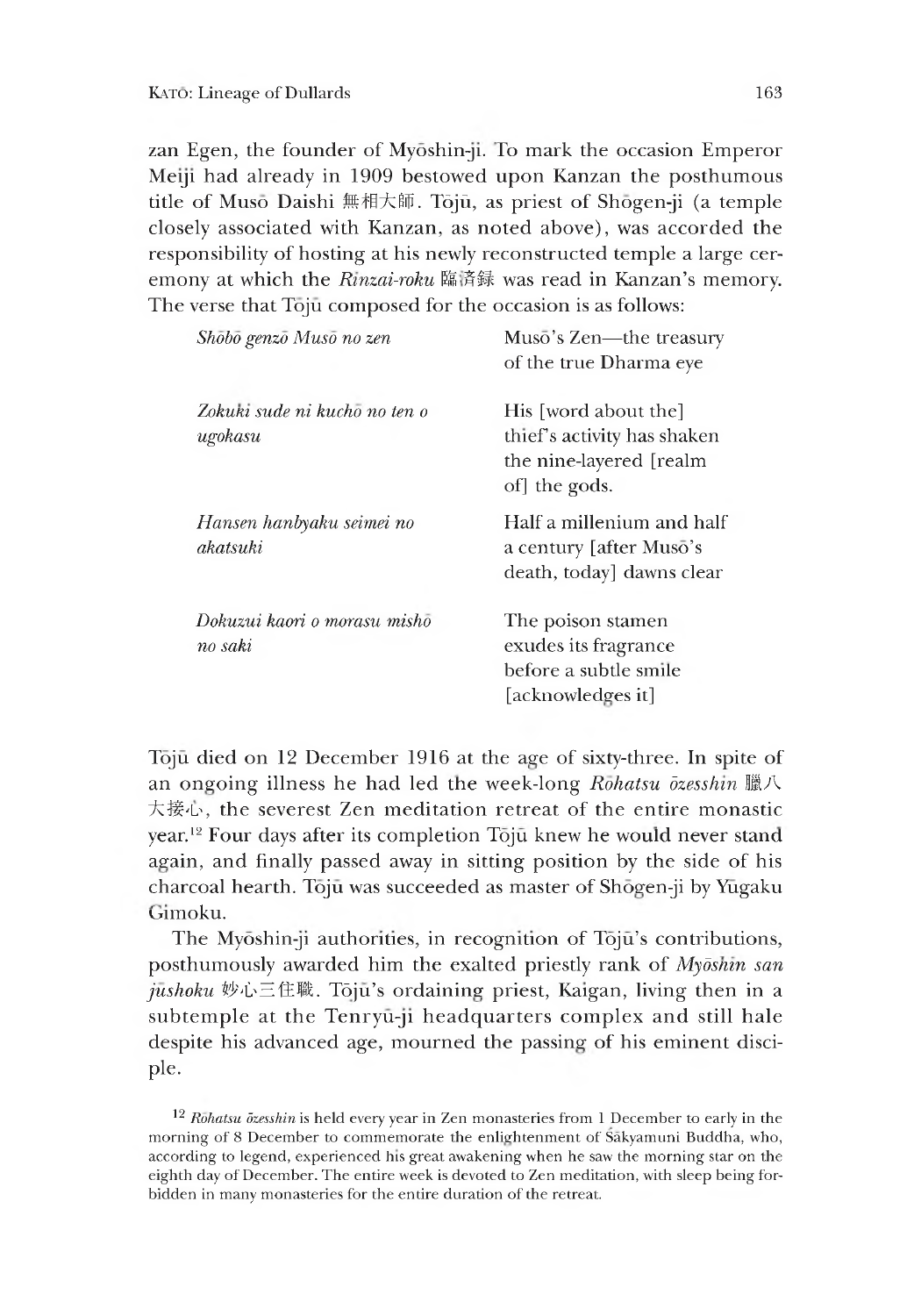#### *The Calligraphy of the Mino-Line Masters*

Let us conclude with a few words about the brush-and-ink calligraphy *(bokuseki* 墨蹟)of the figures we have been discussing, since such work is often regarded in Japan as an important aspect of a teacher's cultural legacy. As we have seen, Tairyū, Taigi, and Tōjū were all men of few words who chose to live unobtrusive, rather sequestered lives, avoiding official appointments to the Myoshin-ji headquarters and other such public posts. This characteristic seems to have applied to Tōjū's successor Yūgaku as well. Nor were they of particular longevity— Tairyū died at fifty-four, Taigi at fifty-three, and Tojū, as noted above, at sixty-three. Hence the Mino-line masters remained relatively unknown to the world at large, resulting in a very low output of *bokuseki* for all of them.13 For the past twenty years I have been an avid devotee of the calligraphy of the early modern Zen masters, and during that period I have seen several thousand pieces. Yet of the *bokuseki* produced by Tairyū, Taigi, Tōjū, and Yūgaku I have come across precisely one example on the ordinary art market: a piece of calligraphy by Tōjū. None are listed among the thousand entries in the catalogue of *bokuseki* owned by Dr. Awakawa Koichi, the preeminent collector and aficionado of early modern Zen art.

Several years ago I was finally able to see the brush-and-ink works of these masters in the collection of Shogen-ji, thereby realizing a twentyyear dream of mine. My impression was that among Tairyū, Taigi, Toju, and Yugaku the finest calligrapher was Taigi. I was struck, however, by the fact that his work included none of the simpler, more elegant genres such as *ichigyo* sho  $-\text{fim}$  (an informal style with a single line of characters) and *chagake* 茶掛 (a smaller form of *bokuseki* displayed during tea ceremonies)—all were more formal pieces involving verses of the kind used in ceremonies. Yugaku's work was the most unrefined and artless; Tairyū's, too, was of this type. Tairyū, as noted above, had little aptitude for the Chinese characters, a trait that hardly lent itself to skill in producing *bokuseki,* which is perhaps why his remaining works are particularly few in number. Most of his limited body of brushwork consists of large renditions of the character 忍 (*nin*, perseverance), with the following verse from the *Yuikyogyo* 遺教経 (Sutra of the Buddha's last admonitions) written to the side: "For [the development of] virtue nothing matches severe practice *(kugyd* 苦行) and maintenance of the precepts (*jikai* 持戒)." It struck me that

<sup>&</sup>lt;sup>13</sup> Bokuseki are most often produced at the request of a master's believers or disciples, who view the pieces as precious expressions of their teacher's inner understanding. Consequently those masters with low public profiles tend to tend to leave behind a rather limited body of such work.